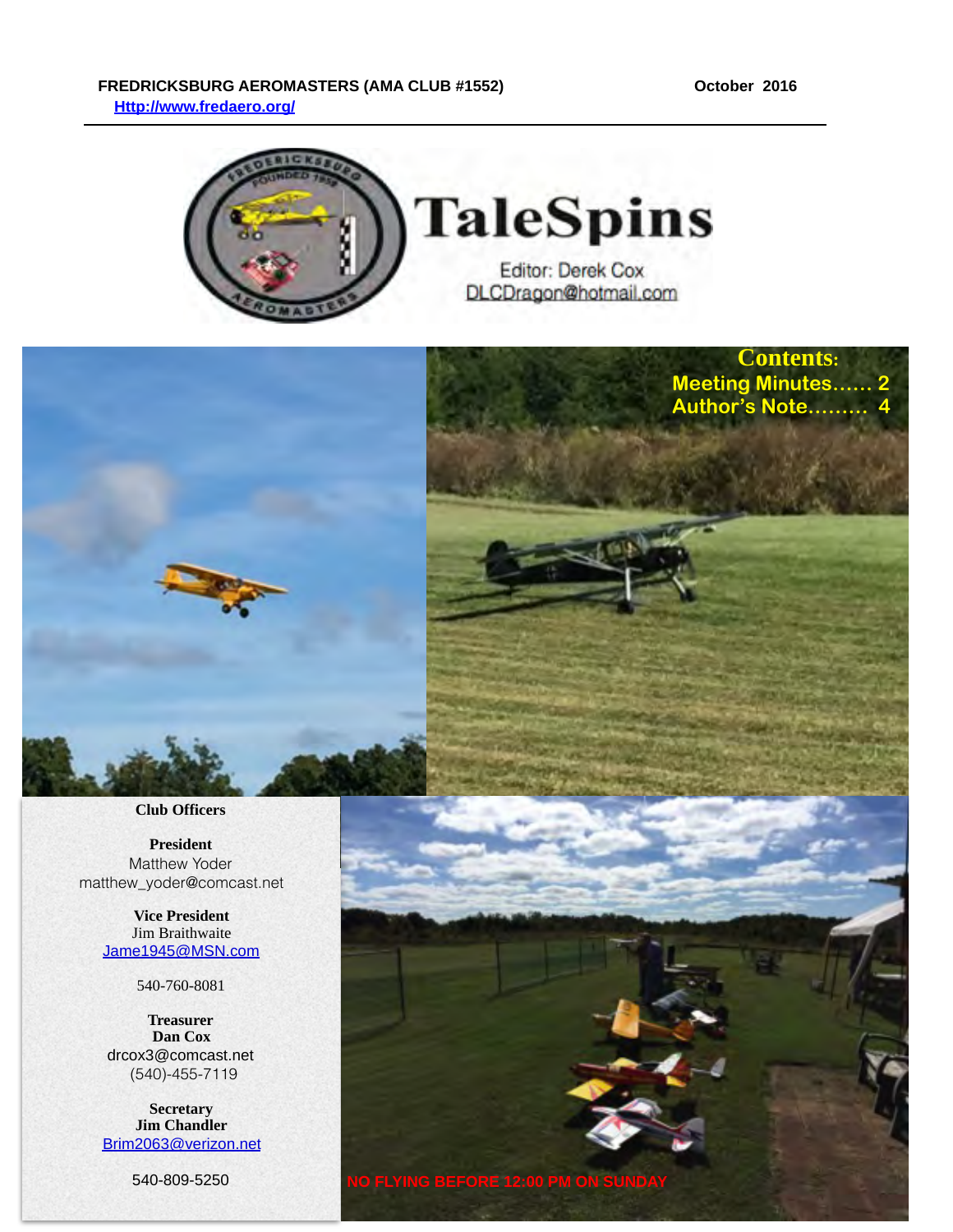# **Fredericksburg Aeromasters Meeting Minutes**

October 10, 2016

#### *Meeting to order:*

The meeting was called to order by Matt Yoder at 7:25 with 10 members present.

#### *Secretary Report by Jim Chandler*

- Correction to the September Meeting Minutes There was 13 members present not 6 as reported
- Motion to accept September meeting minutes made by Jim Braithwaite, seconded by Dan Cox and approved by the members present

#### *Treasure Report by Dan Cox*

- Checking 1053.65
- Savings 563.25
- Total 1616.90
- Paid Members 32
- Motion to accept Treasure's report made by Hank Mauslof, seconded by Jim Braithwaite and approved by the members present

#### *Committee Reports*

- **Safety** (Jim Braithwaite): No report, all good
- **Newsletter** (Derek Cox): No report, all good
- **Web Site** (Brian Mauslof): No report, all good
- **Training** (Jim Chandler): The Club Trainers have not been flown all year. Jim to check out and fly
- **Field** (Bruce Simpson): The field looks good.
	- We still need the board in the shed fixed.
	- We still need the new table top finished.
	- Still need the canopy anchored. The Club decided to leave the anchors as they are.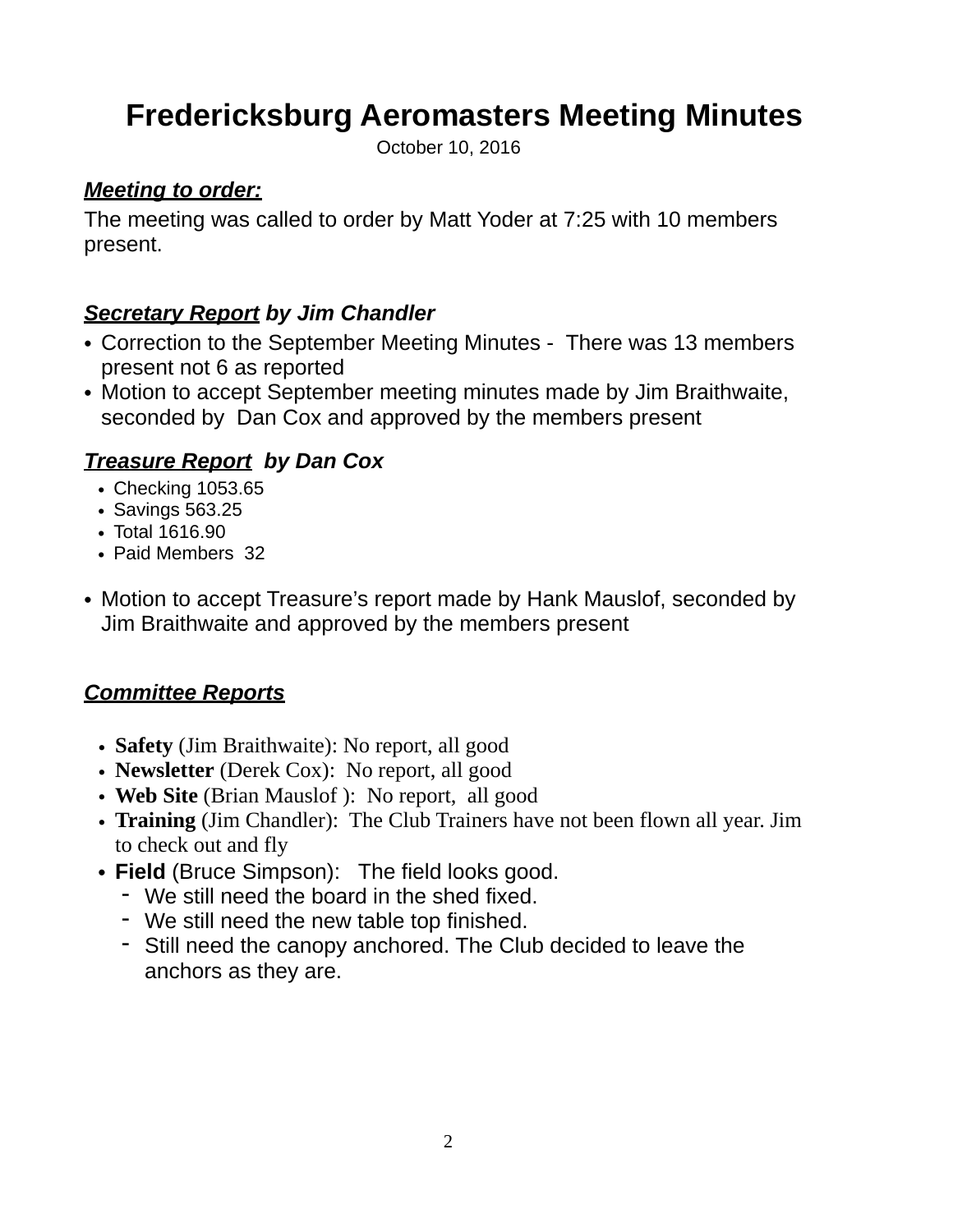#### *Elections of Club officers*

| <b>Position</b>                 | <b>Candidate 1</b>           | <b>Candidate 2</b> | <b>Motion by</b>    | <b>Seconded</b>      | <b>Approved</b> |
|---------------------------------|------------------------------|--------------------|---------------------|----------------------|-----------------|
| 1. President                    | Jim Brathwaite no opposition |                    | <b>Gerry Gillis</b> | Dan Cox              | yes             |
| 2. Vice President               | Jim Chandler                 | no opposition      | Matt Yoder          | Hank Mauslof         | yes             |
| 3. Secretary                    | Derek Cox                    | no opposition      | Dan Cox             | Jim Chandler         | yes             |
| 4. Treasurer                    | Dan Cox                      | no opposition      | Jim Chandler        | Jim Braithwaite      | yes             |
| 5. Member at Large Hank Mauslof |                              | no opposition      | Matt Yoder          | <b>Bruce Simpson</b> | yes             |
| 6. Member at Large Matt Yoder   |                              | no opposition      | Jim Chandler        | Hank Mauslof         | yes             |

**Committees:** No change

### *Old Business:*

#### 1. **Shannon Airport Fall Fest Update Saturday** 10/29/16

- Flying demonstrations by Hank and Brain Mauslof, Jim Braithwaite and Jim Chandler. Final meeting with airport staff on Thursday 10/27/16 at 5:30. The Aeromaster's will have between 1 and 2 to fly.
- The Aeromaster's will also be doing a static display. All members are encouraged to bring a airplane or two. The hangers are not available this year, but an emergency shelter is available just in case. Arrive no later than 8:30
- Hank mentioned that the car club will be there as well. Please come out and support your club, bring a plane.
- 2. **October 1 Float Fly** was a wash. There was a few people that flew but if you wore glasses it was impossible.
- 3. **NVRC Action** Oct 15 At West Potomac High 6500 Under Rd .
- 4. **Annual Mail Show** will be held on November 12th from 2-6
- 5. **Work Party** will be held November 5th at 9:00. Alternate date is November 12th if weather is bad.
	- Finish the top on the bench.
	- Fix the floor in the shed.
	- Paint the shed and the new bench.
	- Please bring scrapers and paint brushes
	- Canopy sides can be put on for the winter.